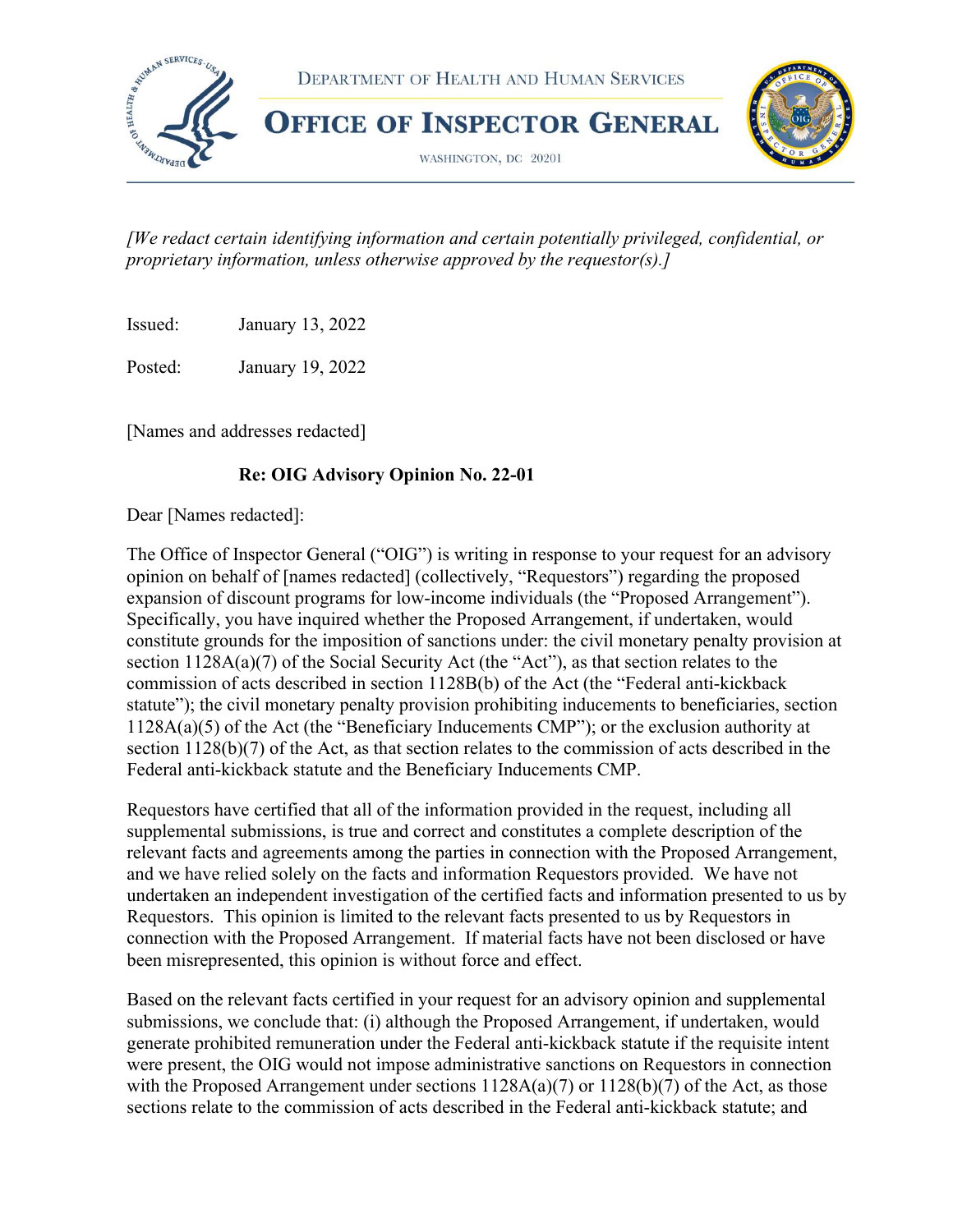(ii) although the Proposed Arrangement, if undertaken, would generate prohibited remuneration under the Beneficiary Inducements CMP, the OIG would not impose administrative sanctions on Requestors in connection with the Proposed Arrangement under the Beneficiary Inducements CMP or section 1128(b)(7) of the Act, as that section relates to the commission of acts described in the Beneficiary Inducements CMP.

This opinion may not be relied on by any person<sup>1</sup> other than Requestors and is further qualified as set out in Part IV below and in 42 C.F.R. Part 1008.

## I. FACTUAL BACKGROUND

 [Name redacted] ("Retailer") operates a web-based marketplace that sells a wide variety of consumer goods and services to the general public. Retailer's customers may enroll in [name redacted], which is a membership program (the "Membership Program") that confers various benefits to members, including free shipping or free expedited shipping for certain goods, video and music streaming services, digital photo storage, and other benefits. The Membership Program is available to the general public for a monthly or annual fee.

 [Name redacted] ("Pharmacy"), a wholly owned subsidiary of Retailer, is a pharmacy licensed in [locations redacted]. Pharmacy, through subsidiary entities, currently is enrolled as a pharmacy provider in Medicare Part B and with Medicaid programs in approximately 23 states.<sup>2</sup> Pharmacy also has entered into participating pharmacy agreements with a number of commercial insurers and pharmacy benefit managers, including those that administer pharmacy benefits for Medicare Part D sponsors, Medicare Advantage plans, and Medicaid managed care organizations. Pharmacy certified that, as part of these relationships, it is in-network with most major Medicare Part D plans.

 Individuals enrolled in the Membership Program receive certain benefits with respect to items ordered from Pharmacy. For example, although Pharmacy offers free shipping on all orders, Membership Program members receive free expedited shipping on orders from Pharmacy, which amounts to 2-day shipping rather than Pharmacy's standard shipping speed of 4-5 days. Membership Program members also are eligible for a prescription savings benefit, which offers discounts on certain brand-name and generic prescription medications to customers who pay out of pocket and purchase such medications from either Pharmacy or other participating pharmacies. Third-party payors, including Federal health care programs, cannot be billed for drugs purchased under the prescription savings benefit, although payors can be billed for covered drugs purchased from Pharmacy that are not eligible for the prescription savings benefit.

 $1$  We use "person" herein to include persons, as referenced in the Federal anti-kickback statute and Beneficiary Inducements CMP, as well as individuals and entities, as referenced in the exclusion authority at section 1128(b)(7) of the Act.

 $2$  Pharmacy intends to expand and enroll in additional state Medicaid programs.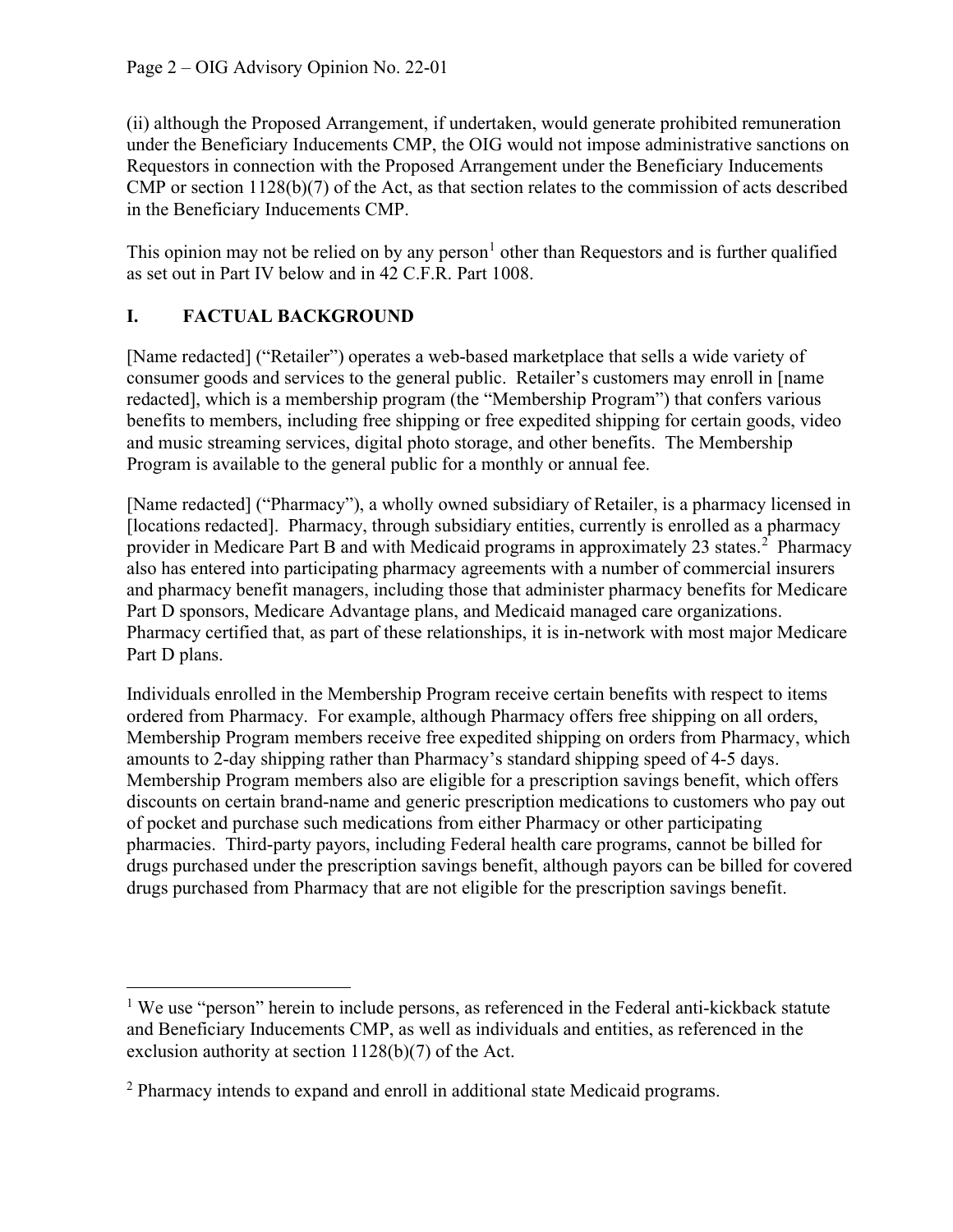#### A. Overview of Current Discount Programs

 Retailer offers two discount programs to low-income individuals: (i) a discount on the monthly fee for the Membership Program, whereby individuals who qualify pay a reduced monthly fee of slightly less than half of the fee charged to the general public (the "Membership Program Discount"); and (ii) discounts on certain food and other grocery items (the "Grocery Discount"). These two programs are collectively referenced herein as the "Discount Programs." The Grocery Discount is available at no charge to eligible customers regardless of whether they are enrolled in the Membership Program. The Grocery Discount does not apply to items or services sold by Pharmacy. According to Requestors, the Discount Programs were designed to provide lower-income individuals with access to the items and services available in its online and physical stores, including access to discounted food and other grocery items.

 Currently, individuals are eligible for the Discount Programs if they can show proof that they are receiving benefits under one or more of the following programs: (i) Supplemental Security Income; (ii) Direct Express Debit Card; (iii) Economic Impact Payment Debit Card; (iv) National School Lunch Program; (v) Low Income Home Energy Assistance; (vi) Tribal assistance; and (vii) State and Federal assistance programs for low-income individuals that utilize an Electronic Benefits Transfer card (such as Temporary Assistance for Needy Families; Women, Infants, and Children; and Supplemental Nutrition Assistance Program). Retailer selected these programs, which all serve low-income individuals, as a straightforward method to identify low-income individuals and verify eligibility for the Discount Programs.

 Retailer offers the Discount Programs uniformly to eligible individuals without regard to an individual's purchasing history, if any, with Retailer or Pharmacy. Eligibility also is not based on an individual's anticipated future purchases from Retailer or Pharmacy. The Membership Program Discount is advertised to the general public via Retailer's websites and through advertisements on third-party websites and social media. Retailer advertises the Grocery Discount through a variety of national marketing channels, such as television, online, and direct mail.

### B. The Proposed Arrangement

 Under the Proposed Arrangement, Retailer proposes to add an additional category of eligibility for the Discount Programs: enrollment in Medicaid. $3$  Requestors certified that individuals' Medicaid enrollment information received for the purpose of determining eligibility for the

 $3$  Retailer previously used Medicaid enrollment as a basis for eligibility for the Membership Program Discount beginning in 2018 and the Grocery Discount beginning in 2020, but Retailer suspended the use of Medicaid enrollment to enroll new individuals in both Discount Programs pending the issuance of a favorable advisory opinion. Although at present Retailer is not enrolling any new individuals into the Discount Programs based on Medicaid enrollment, individuals who previously qualified for either or both programs based on Medicaid enrollment may remain enrolled in such programs and continue to receive benefits. This advisory opinion addresses only the Proposed Arrangement and does not extend to Requestors' past enrollment of individuals in the Discount Programs based on Medicaid enrollment.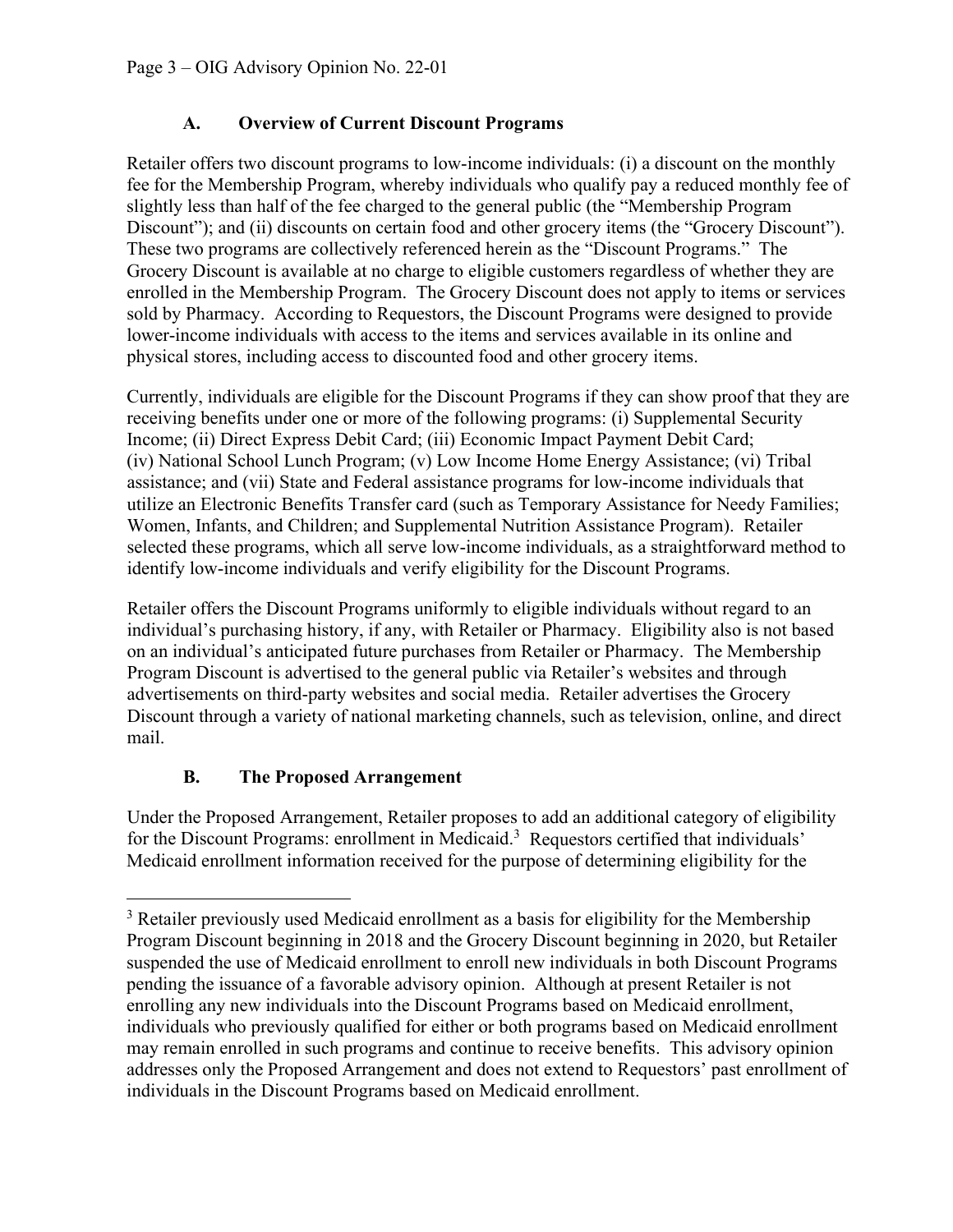Discount Programs would be used solely for that purpose. Requestors also certified that they do not and would not track utilization of Pharmacy by individual customers who qualify for either Discount Program based on Medicaid enrollment. The availability of the Discount Programs to Medicaid beneficiaries would not be based on a beneficiary's actual or anticipated purchases from Retailer or Pharmacy. Requestors certified that marketing for the Discount Programs would not be targeted toward Medicaid beneficiaries, although advertisements would specifically state that Medicaid cardholders would qualify for the Discount Programs.

# II. LEGAL ANALYSIS

# A. Law

## 1. Federal Anti-Kickback Statute

 The Federal anti-kickback statute makes it a criminal offense to knowingly and willfully offer, pay, solicit, or receive any remuneration to induce, or in return for, the referral of an individual to a person for the furnishing of, or arranging for the furnishing of, any item or service reimbursable under a Federal health care program.<sup>4</sup> The statute's prohibition also extends to remuneration to induce, or in return for, the purchasing, leasing, or ordering of, or arranging for or recommending the purchasing, leasing, or ordering of, any good, facility, service, or item reimbursable by a Federal health care program.<sup>5</sup> For purposes of the Federal anti-kickback statute, "remuneration" includes the transfer of anything of value, directly or indirectly, overtly or covertly, in cash or in kind.

 The statute has been interpreted to cover any arrangement where one purpose of the remuneration is to induce referrals for items or services reimbursable by a Federal health care program.<sup>6</sup> Violation of the statute constitutes a felony punishable by a maximum fine of \$100,000, imprisonment up to 10 years, or both. Conviction also will lead to exclusion from Federal health care programs, including Medicare and Medicaid. When a person commits an act described in section 1128B(b) of the Act, the OIG may initiate administrative proceedings to impose civil monetary penalties on such person under section 1128A(a)(7) of the Act. The OIG also may initiate administrative proceedings to exclude such person from Federal health care programs under section 1128(b)(7) of the Act.

### 2. Beneficiary Inducements CMP

 The Beneficiary Inducements CMP provides for the imposition of civil monetary penalties against any person who offers or transfers remuneration to a Medicare or State health care program beneficiary that the person knows or should know is likely to influence the

 $^5$  Id.

<sup>6</sup> E.g., United States v. Nagelvoort, 856 F.3d 1117 (7th Cir. 2017); United States v. McClatchey, 217 F.3d 823 (10th Cir. 2000); United States v. Davis, 132 F.3d 1092 (5th Cir. 1998); United States v. Kats, 871 F.2d 105 (9th Cir. 1989); United States v. Greber, 760 F.2d 68 (3d Cir. 1985).

 $4$  Section 1128B(b) of the Act.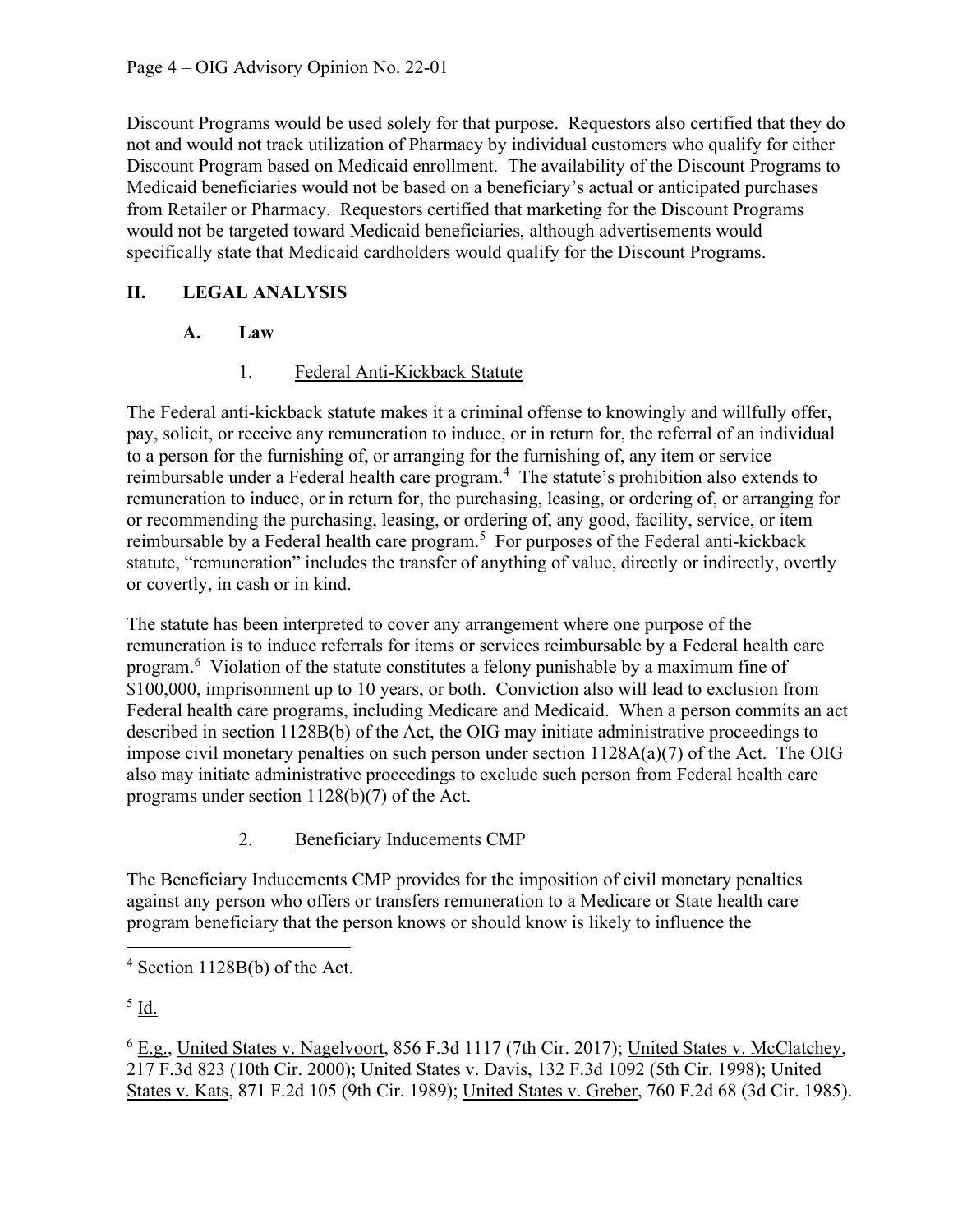beneficiary's selection of a particular provider, practitioner, or supplier for the order or receipt of any item or service for which payment may be made, in whole or in part, by Medicare or a State health care program. The OIG also may initiate administrative proceedings to exclude such person from Federal health care programs. Section 1128A(i)(6) of the Act defines "remuneration" for purposes of the Beneficiary Inducements CMP as including "transfers of items or services for free or for other than fair market value."

 The definition of "remuneration" in section 1128A(i)(6)(G) of the Act includes an exception for certain retailer rewards programs. Under this exception, retailer rewards do not constitute "remuneration" under the Beneficiary Inducements CMP if: (i) the rewards consist of coupons, rebates, or other rewards from a retailer; (ii) the rewards are offered or transferred on equal terms available to the general public, regardless of health insurance status; and (iii) the offer or transfer of the rewards is not tied to the provision of other items or services reimbursed in whole or in part by the Medicare or Medicaid programs.<sup>7</sup>

## B. Analysis

 Retailer currently offers discounts to qualifying low-income individuals in two forms: the Membership Program Discount (including access to free expedited shipping on drugs purchased from Pharmacy and discounts on certain drugs not billed to payors) and the Grocery Discount. Under the Proposed Arrangement, Retailer would expand eligibility for the Discount Programs to individuals who show proof of Medicaid enrollment.<sup>8</sup> The remuneration Pharmacy would offer and provide to Medicaid beneficiaries who are not otherwise eligible for the Discount Programs under current eligibility categories could induce those beneficiaries to select Pharmacy for the purchase of future drugs, including drugs reimbursable by Medicaid. For example, the availability of free expedited shipping could induce Medicaid beneficiaries to order drugs reimbursable by Medicaid from Pharmacy. Accordingly, the Proposed Arrangement would implicate the Federal anti-kickback statute and the Beneficiary Inducements CMP.

 The Proposed Arrangement would not meet any safe harbors to the Federal anti-kickback statute. With respect to the Beneficiary Inducements CMP, the Proposed Arrangement would not meet all conditions of the retailer rewards exception. In particular, the Discount Programs under the Proposed Arrangement would not be offered on equal terms available to the general public, regardless of health insurance status. Rather, it would be available only to individuals who are enrolled in one of a number of programs, including Medicaid. No other exception to the Beneficiary Inducements CMP is applicable to the Proposed Arrangement.

 We conclude, nevertheless, that, for the reasons set forth below, the Proposed Arrangement would present a minimal risk of fraud and abuse under the Federal anti-kickback statute, and we

 $8$  This opinion is limited to the Proposed Arrangement, which involves expansion of the Discount Programs to Medicaid beneficiaries based on their Medicaid enrollment. This opinion does not opine on remuneration offered to Federal health care program beneficiaries who qualify for the Discount Programs via other eligibility criteria.

 $7 \text{ See also } 42 \text{ C.F.R. }$  § 1003.110 (paragraph (7) under the definition of "remuneration").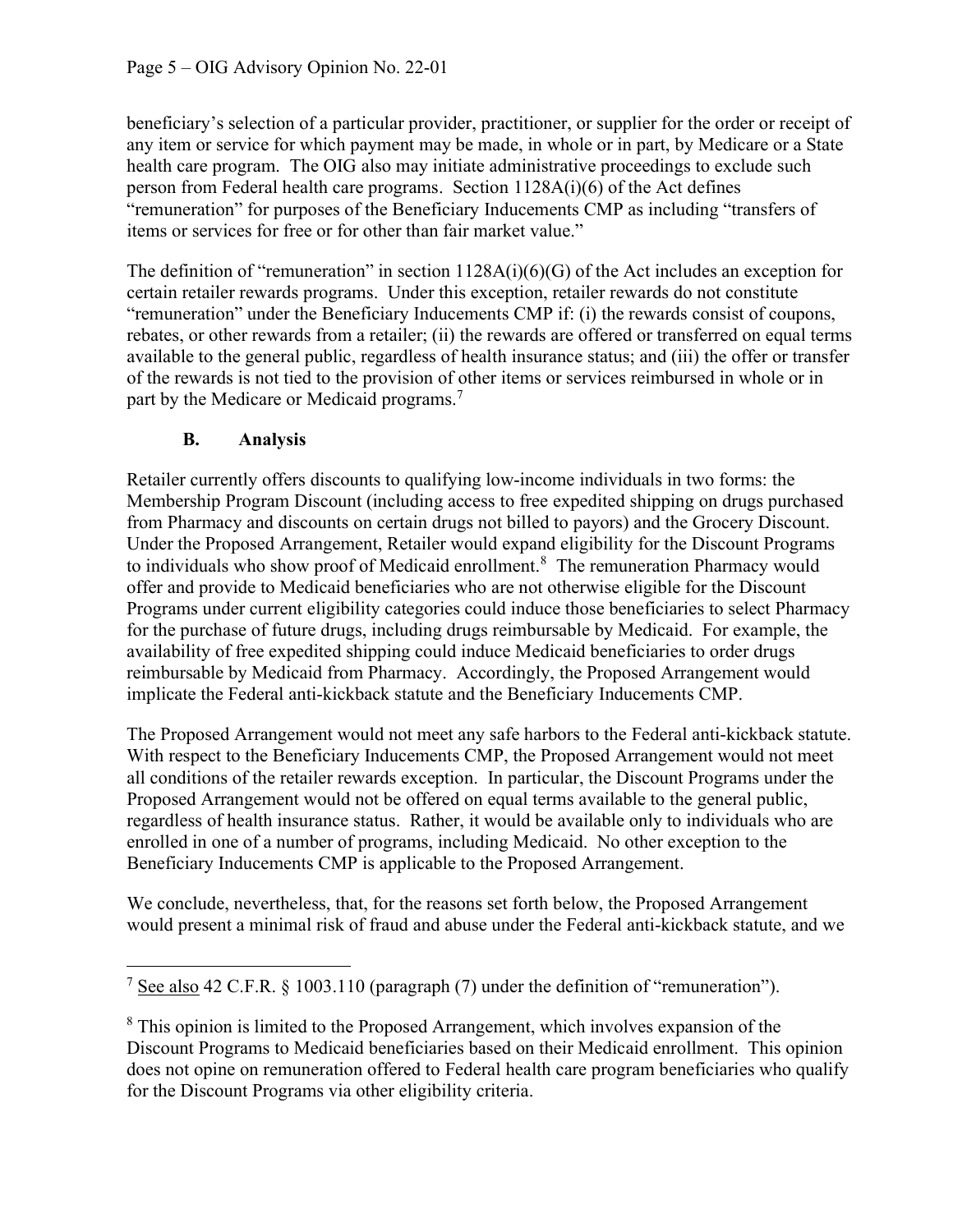would not impose sanctions under the Beneficiary Inducements CMP in connection with the Proposed Arrangement.

First, the nexus between the Discount Programs and a Medicaid beneficiary's potential ordering of drugs from Pharmacy is attenuated. The Discount Programs offer a wide range of benefits, most of which are unrelated to the purchase of prescription drugs. The Grocery Benefit, in particular, is wholly unrelated to Pharmacy purchases. The Membership Program Discount is a discount on the typical monthly fee for the Membership Program, which includes access to free expedited shipping of all drugs ordered from Pharmacy—not just Medicaid-reimbursable drugs. The Membership Program's shipping-related benefits—including free shipping or free expedited shipping—are also available across Retailer's broad array of consumer items. Furthermore, free expedited shipping is just one of many benefits Requestors offer under the Membership Program, which also include video and music streaming and photo storage.

Second, Requestors have certified that the eligibility process is born out of a desire for convenience—both for individuals and for Retailer. The Proposed Arrangement would use Medicaid enrollment as one of multiple proxies for financial need, not as part of an effort to provide remuneration only to Medicaid beneficiaries, and Requestors have certified that they do not and would not track utilization of Pharmacy by individual customers who qualify for the Discount Programs based on Medicaid enrollment. Accordingly, the Proposed Arrangement is distinguishable from suspect arrangements that involve remuneration specifically targeted at Federal health care program beneficiaries.

Third, the Proposed Arrangement is unlikely to result in inappropriate utilization or overutilization of items or services reimbursable by Federal health care programs or an increase in costs to Federal health care programs. Even if a Medicaid beneficiary would be more likely to purchase drugs from Pharmacy in order to take advantage of the free expedited shipping offered to Membership Program members, there is no indication that the free expedited shipping—or any of the other benefits provided under the Discount Programs—would induce beneficiaries to order prescription drugs they would not otherwise purchase. In addition, although the prescription savings benefit offers discounts on certain drugs to Membership Program members, it would not induce overutilization or inappropriate utilization of drugs reimbursable by a Federal health care program because it applies only when customers pay out of pocket.

 Fourth, the Proposed Arrangement does not pose a risk to patient safety or raise any quality of care concerns. Rather, the Discount Programs have the potential to provide meaningful assistance to low-income individuals, especially through the Grocery Discount, which could reduce barriers for low-income individuals to obtain affordable food.

Lastly, although the Proposed Arrangement—in particular the availability of free expedited shipping—may factor into a Medicaid beneficiary's decision to purchase drugs from Pharmacy instead of a pharmacy that does not offer this convenience measure, other important factors, including price, location, availability, and medication management considerations, also could inform that decision. Accordingly, the Proposed Arrangement does not present a heightened concern with respect to steering beneficiaries to a particular pharmacy.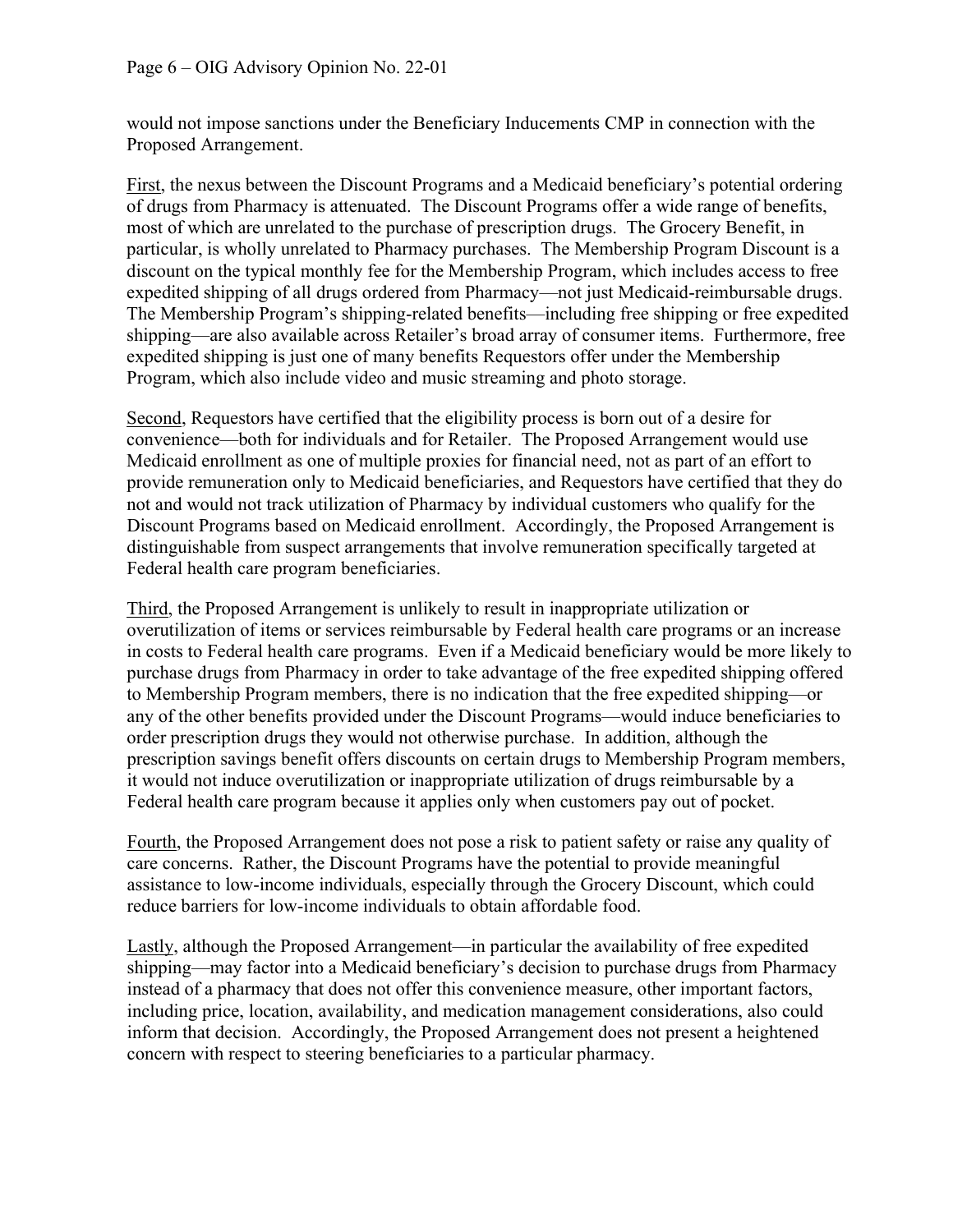### III. CONCLUSION

 Based on the relevant facts certified in your request for an advisory opinion and supplemental submissions, we conclude that: (i) although the Proposed Arrangement, if undertaken, would generate prohibited remuneration under the Federal anti-kickback statute if the requisite intent were present, the OIG would not impose administrative sanctions on Requestors in connection with the Proposed Arrangement under sections  $1128A(a)(7)$  or  $1128(b)(7)$  of the Act, as those sections relate to the commission of acts described in the Federal anti-kickback statute; and (ii) although the Proposed Arrangement, if undertaken, would generate prohibited remuneration under the Beneficiary Inducements CMP, the OIG would not impose administrative sanctions on Requestors in connection with the Proposed Arrangement under the Beneficiary Inducements CMP or section 1128(b)(7) of the Act, as that section relates to the commission of acts described in the Beneficiary Inducements CMP.

#### IV. LIMITATIONS

The limitations applicable to this opinion include the following:

- This advisory opinion is limited in scope to the Proposed Arrangement and has no applicability to any other arrangements that may have been disclosed or referenced in your request for an advisory opinion or supplemental submissions.
- This advisory opinion is issued only to Requestors. This advisory opinion has no application to, and cannot be relied upon by, any other person.
- This advisory opinion may not be introduced into evidence by a person other than Requestors to prove that the person did not violate the provisions of sections 1128, 1128A, or 1128B of the Act or any other law.
- This advisory opinion applies only to the statutory provisions specifically addressed in the analysis above. We express no opinion herein with respect to the application of any other Federal, state, or local statute, rule, regulation, ordinance, or other law that may be applicable to the Proposed Arrangement, including, without limitation, the physician self- referral law, section 1877 of the Act (or that provision's application to the Medicaid program at section 1903(s) of the Act).
- This advisory opinion will not bind or obligate any agency other than the U.S. Department of Health and Human Services.
- We express no opinion herein regarding the liability of any person under the False Claims Act or other legal authorities for any improper billing, claims submission, cost reporting, or related conduct.

This opinion is also subject to any additional limitations set forth at 42 C.F.R. Part 1008.

 The OIG will not proceed against Requestors with respect to any action that is part of the Proposed Arrangement taken in good faith reliance upon this advisory opinion, as long as all of